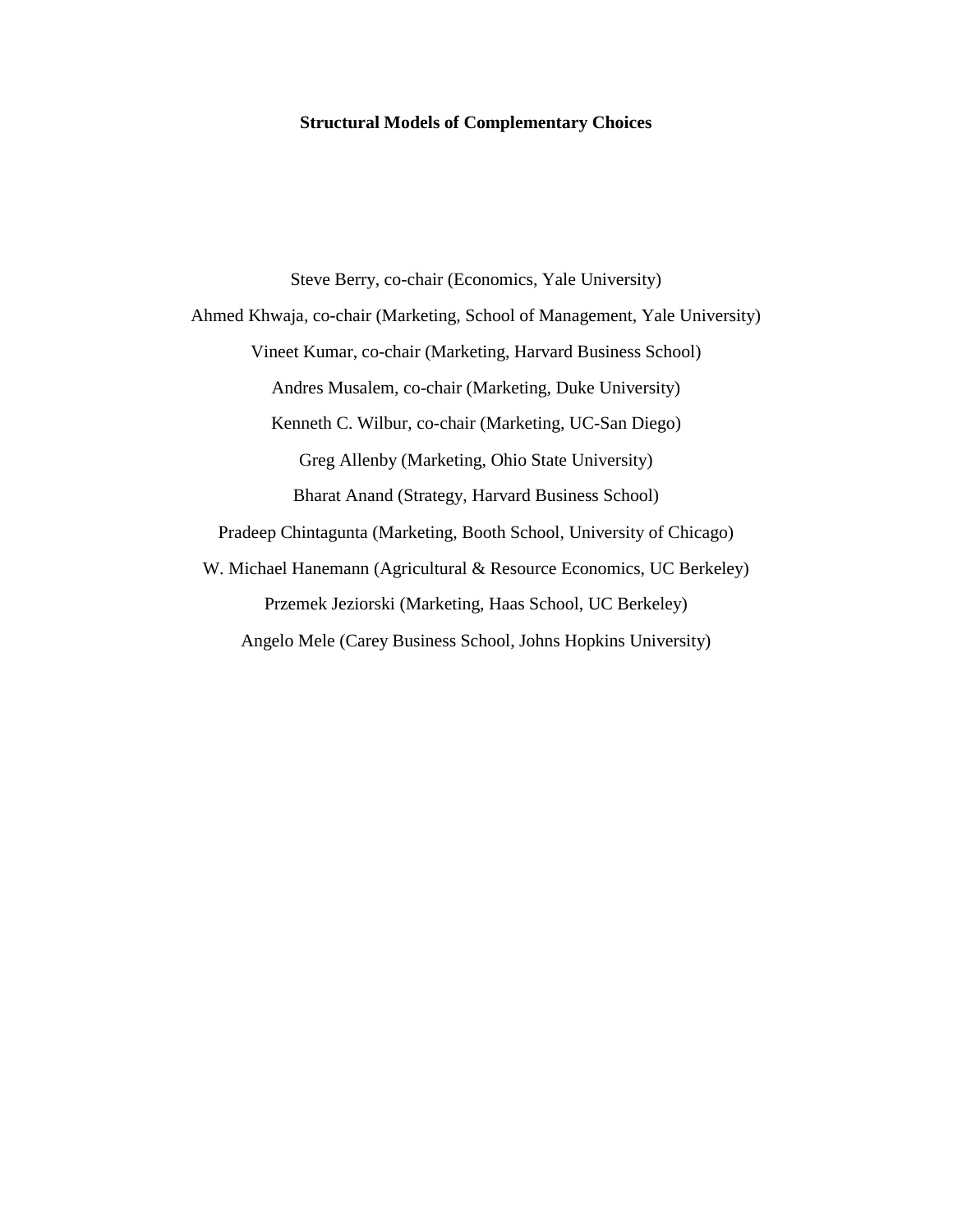#### **0. Introduction**

Complementary choices are important and pervasive yet occasionally elusive. Single consumers make complementary choices in purchase decisions (e.g. chips and salsa), product inter-operabilities (smartphones and networks), and dynamic decisions (current exercise and future healthcare consumption). Multiple consumers make complementary choices when they interact in strategic games or form networks. Firms make complementary choices when determining production inputs, entering related markets, and strategic mergers.

The structural empirical literature has recently started to address the difficult problem of how to model complementary choices. This new work contrasts with traditional approaches such as discrete choice models, wherein all choices are mutually exclusive.

A naïve approach to modeling complementary choices is to include all possible bundles of choices in the choice set. However, for any given set of options, the set of all possible subsets is exponentially larger, and often too large to feasibly estimate. Second, specific models of complementarities are needed to ensure desirable equilibrium properties in games among agents (e.g., existence, uniqueness or multiplicity). Third, models of complementarities are often required to evaluate counterfactuals, such as predicting demand for bundles of complementary products that have not previously been offered.

We review the literature selectively, summarizing the state of the art and identifying promising directions for future work. We begin with complementary choices made by consumers, and then examine complementary choices made by firms.

### **1. Demand Complementarities.**

 $\overline{\phantom{a}}$ 

Complementary goods are defined using two subtly different approaches, both based on the idea of a positive interaction between the goods. Milgrom and Roberts (1990) defined complements occurring when consumer utility functions are supermodular in their arguments, i.e. for two N-dimensional vectors of complementary goods  $x = (x_1, ..., x_N)$  and  $x' = (x'_1, ..., x'_N)$ , a smooth utility function satisfies:

$$
u(x) - u(x') \ge \sum_{i} [u(x_i, x'_{-i}) - u(x')]
$$

With smooth utility functions, this definition is equivalent to positive cross-partial derivative of utility with respect to quantities.<sup>[1](#page-11-0)</sup>

The textbook definition of complements is based on negative cross-price elasticity of demand between two goods, i.e. an increase in the price of one good will result in a decrease in demand for

 $1$  A related definition based on super-additivity comes from Brandenburger-Nalebuff (2011). It defines complementarity as: value from product A increases with availability of product B.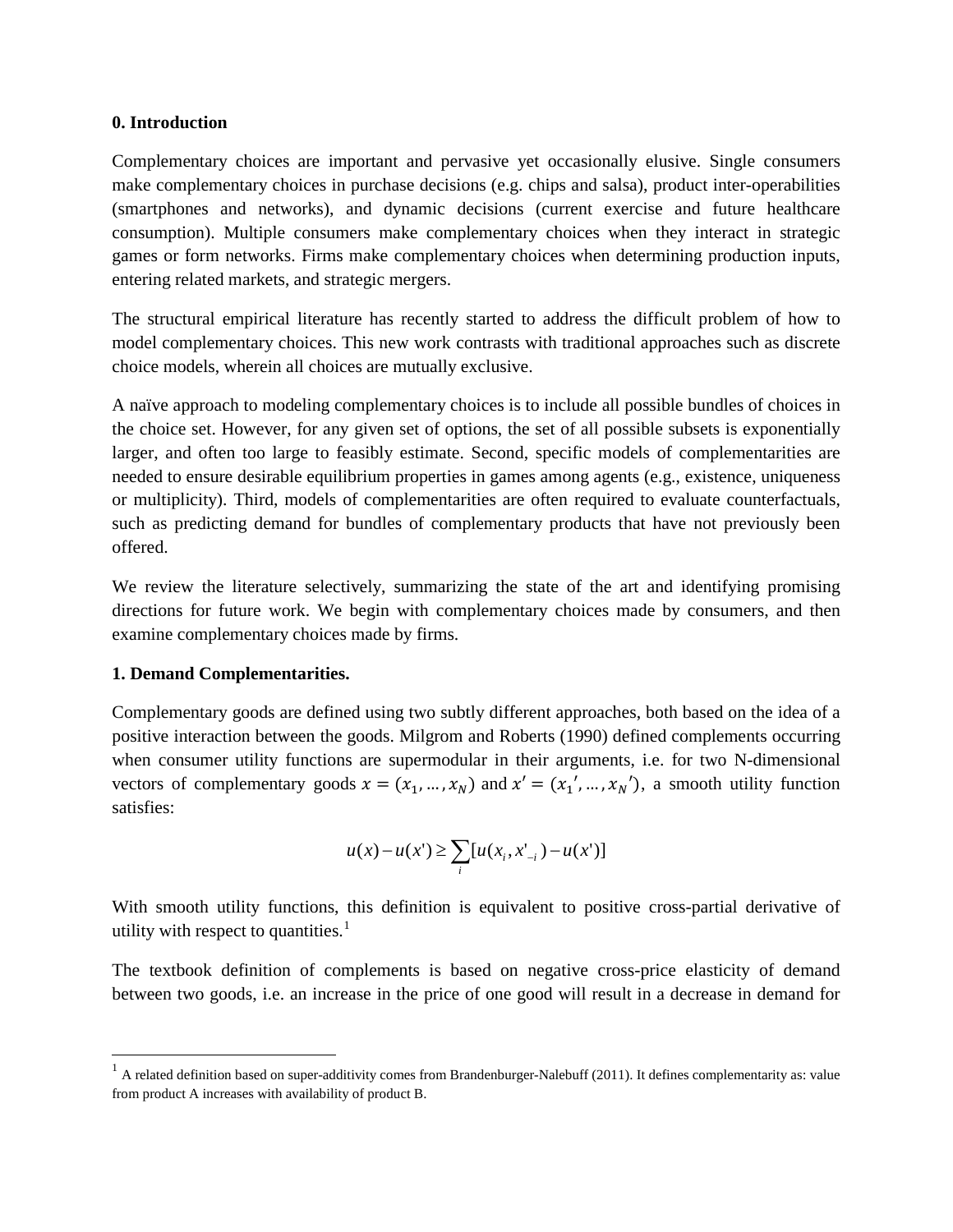the other (i.e. a positive cross-partial derivative of Hicksian demand). This definition may arise from a single-agent model or a theoretical characterization of aggregate demand.

Demand-side complements fall into the following non-exclusive categories:

- *1. Quantity complements:* Higher quantity of one product leads to higher value for another, e.g. left shoes and right shoes.
- *2. Quality complements:* Higher quality of one product leads to higher marginal value of quality for another, e.g. a suit paired with a tie.
- *3. Within-category complements:* The value of a portfolio of related products is the option value of consuming the best fit to current needs, e.g. a home movie library.
- 4. *Cross-category complements:* When products are materially combined to obtain higher consumer value, e.g. milk and cereal, hardware and software, etc.
- 5. *Provider-driven Complementarity:* Independent products become complements when provided by a single firm due to brand or service delivery spillovers, e.g. banking and investments.
- 6. *Dynamic Complements:* Choices that are substitutes in static settings can become complements in a dynamic setting, e.g. different seasons of a television show.
- 7. *Complementarities across Individual Agents:* When agents interact, their choices may be complementary, e.g. the decision to form a relationship must be mutually chosen.

We begin with the categories that have been studied most frequently (1-5), those describing complementarities choices made by an individual decision-maker. We then consider complementary choices over time (category 6) and choices made by multiple agents (category 7).

# **1.1 Single-Agent, Static Choices**

Canonical examples of complements include jointly consumed products such as detergent and softener or chips and salsa. Estimating complementarities in aggregate demand dates back, at least, to Sato (1967), who specified a multi-level constant elasticity of substitution model and applied it to aggregate data. Causal inference is typically more difficult with aggregate data: if demand for detergent and softener are found to be positively correlated, is that because they are complementary or because demand for each product is positively related to some unobserved variable?

Most papers that have estimated complementarities using individual level data have extended the indirect utility models underlying traditional choice models, reviewed in Manchanda et al. (1999). This approach relates the purchase incidence of a product in one category to purchases of other products in other categories, e.g. if a consumer is more likely to buy detergent, then she may also be more likely to buy softener during that shopping trip. However, these indirect utility models typically do not specify the corresponding direct utility structure, making the assumptions about consumer preferences unclear. For example, the indirect utility function that is taken to the data might not exhibit such basic properties as homogeneity of degree zero in prices and income or quasi-convexity in prices and income.

A smaller stream of literature has derived individual-level models of complementary choices from first principles (e.g., Kim et al. 2002, Chan 2006, Gentzkow 2007, Bhat 2008, Vásquez and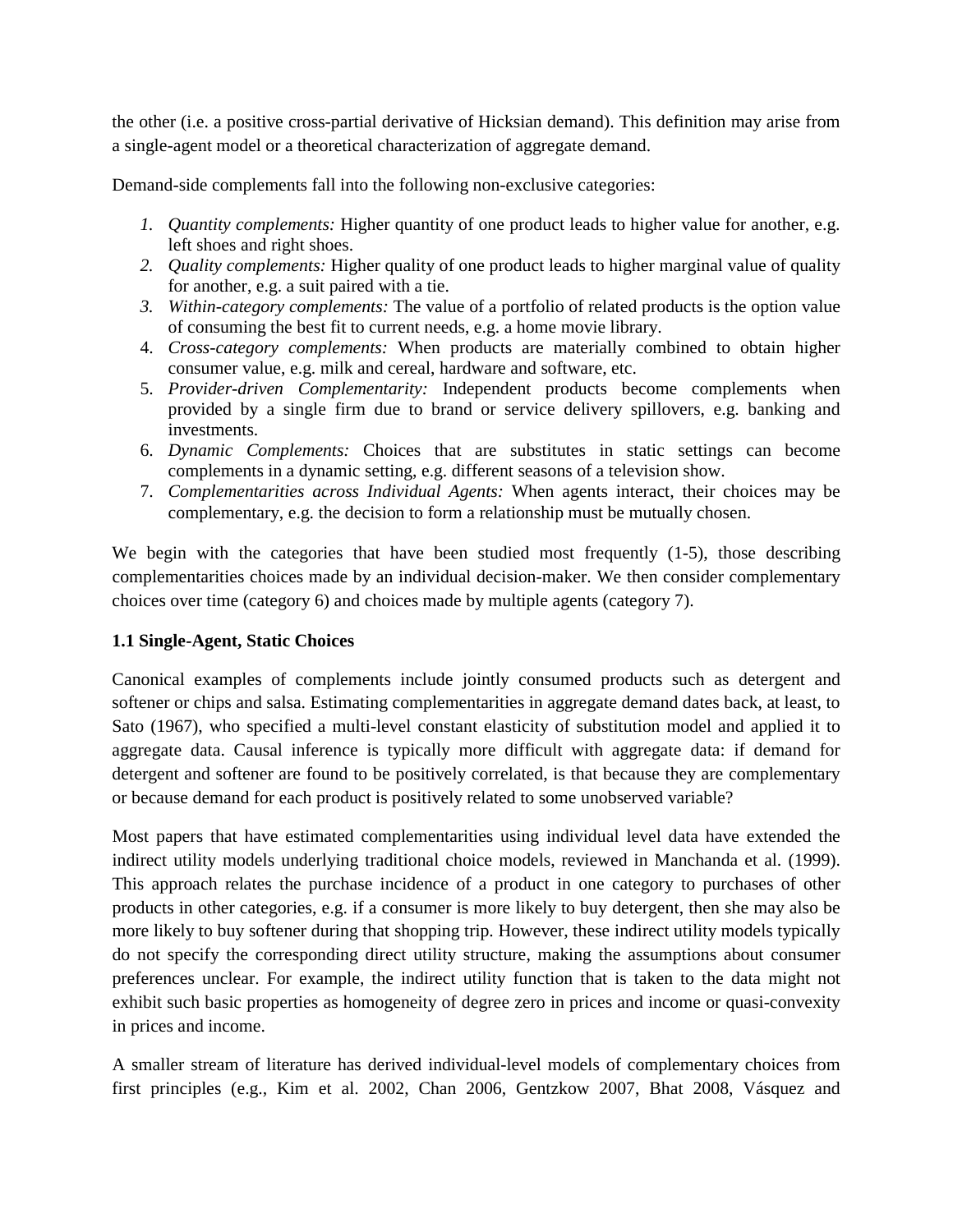Hanemann 2008, Bhat and Pinjari 2010, Musalem et al. 2013). These models rely on classical economic choice theory, usually assuming that each agent maximizes a linearly additive utility function subject to a budget constraint. Applications of these models face the following primary challenges: (i) modeling both purchase incidence and quantities for multiple choices, (ii) large choice sets, (iii) determining the set of complementary goods, and (iv) balancing model flexibility and parsimony.

### *Multiple Goods and Quantities*

Complementary choices may lead consumers to purchase multiple varieties of multiple goods; for example, a consumer might buy several different jars of salsa and multiple bags of chips. Traditional choice models focused on whether or not the consumer made a purchase, which Hanemann (1984) extended to incorporate quantity choice.

The direct utility approach is particularly well suited for estimating positive quantities demanded of multiple goods, because each good is associated with its own first-order condition. If utility remains quasiconcave, it is desirable to allow demand for two complementary goods to be interrelated through their purchased quantities. For example, buying more chips would increase demand for salsa. Thus, we should model not only incidence but also purchase quantity (e.g., Kim et al. 2002). For example, Lee and Allenby (2013) showed how to incorporate discrete package sizes into a direct utility model. Most consumer product categories admit only a few different package sizes; for example, in the US beer market, the most common options for beer are 40, 72 or 144 fluid ounces.

### *Large Choice Sets*

A second challenge is associated with the dimensionality of the dataset. When estimating demand at the individual level, the size of the dataset scales with the number of consumers, choice occasions and options. Therefore, datasets may easily contain tens or hundreds of millions of choices.

Moreover, choice datasets are overwhelmingly comprised of zeros (i.e., non-chosen alternatives). Therefore, our demand models must allow for corner solutions. In direct utility models, Kuhn-Tucker conditions lead to inequality constraints on utility shocks of non-chosen goods. If an agent does not choose an alternative, then marginal utility must be small, giving an upper bound inequality on the associated error. These inequalities provide a mass-contribution to the model likelihood as opposed to interior points that lead to a density contribution to the likelihood (Satomura, et al., 2011). Moment inequalities might be a promising approach here (Pakes, 2010, Figurelli, 2012). Broadly, improving the computational efficiency of such models remains a promising direction for future research

# *Determining the set of interrelated goods.*

Most of the literature identifies complementary choices a priori, with data used to measure degree of complementarity. When unexpected complementarities drive purchases, can we devise models that can easily test for the presence of hidden complementarities? A crucial challenge is that the number of complementarities grows in the number of product pairs, i.e. N goods admit N(N-1) possible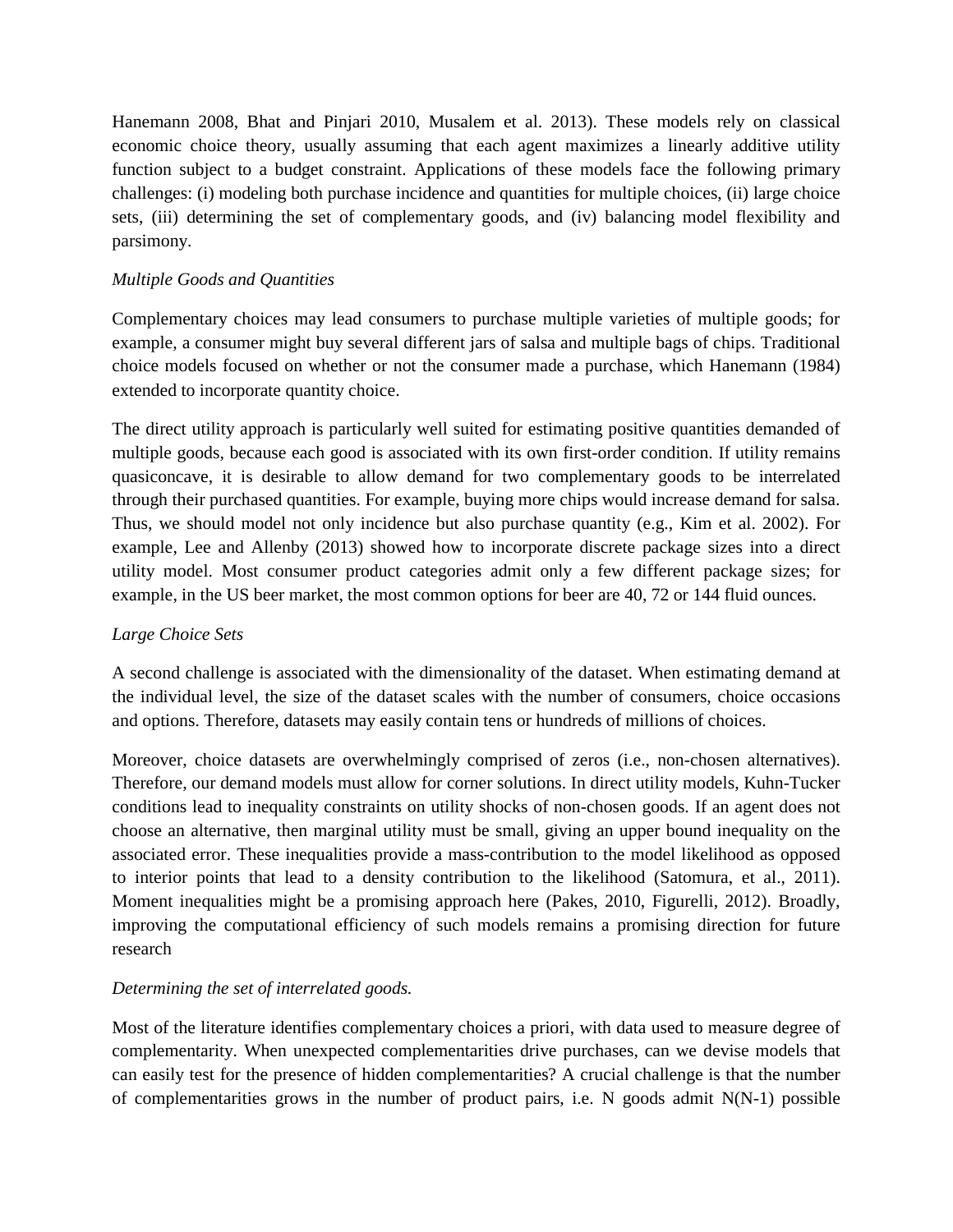pairwise complementarities. Currently, institutional knowledge typically restricts the set of possible complementarities, but tractable approaches to estimating complementarities would be helpful.

## *Modeling Challenges*

The basic identification logic requires that the likelihood of choosing B depends on whether A is chosen, or whether the individual has chosen A in the past (inventory). Berry, Gandhi and Haile (2011) established the nonparametric identification of a continuous demand system when differentiated products are substitutes, but only for limited cases with complementarities. Establishing identification remains a technically challenging problem but is a critically important direction for future work.

Individual level choice data is typically shallow but broad, with a small (e.g., <15) number of choice occasions per respondent. Choice attributes such as prices, package sizes and merchandising variables change across shopping visits, requiring models that can reconcile individual-level response to these variables. Disaggregate demand models require large datasets to reliably estimate flexible models of the relationship among varieties (Allenby et al. 2005). Low-dimensional restrictions, such as allowing complementary behavior only through summary variables (e.g., category inventory), reduce the number of parameters. Furthermore, small-sample inference, coupled with discrete demand, lends itself to the use of Bayesian estimation methods (Rossi et al. 2005). Data augmentation is particularly helpful in dealing with discontinuities in demand space (Lee and Allenby 2013).

To estimate complementarities in a general form, direct utility models need to be extended, potentially leading to a curse of dimensionality, where the number of parameters to be estimated grows faster than data. This problem arises in the models of Gentzkow (2007), Song and Chintagunta (2007), Vásquez and Hanemann (2008) and Bhat and Pinjari (2010) and suggests a need for approaches that allow us to parsimoniously model these interrelations.

A "summary statistic" approach is to capture the interaction by modeling the utility of one good, e.g., a salsa brand, as a function of the total inventory of goods from a complementary category, e.g., all brands of chips (Lee, Kim and Allenby, 2013). Thus, a consumer who has a large inventory of different brands of chips might feel compelled to buy more salsa. Complementary choices can involve more than two categories. Sriram et al. (2010) characterize three related technologies, PCs, Printers and Digital Cameras, modeling and identifying complementarities by aggregating all products within a category, focusing on cross-category complementarities.

Another approach is to rely on weak separability (Musalem et al., 2013). Goods are grouped into subsets. The marginal utility of each product depends on the quantity consumed of the other products within the subset. However, goods belonging to different subsets are only related through the budget constraint. For example, considering four types of goods, one subset might be {chips,salsa}, and another {detergent,softener}.

Finally, the demand for a good may depend, not only on quantity, but also product attributes of another good, e.g. purchase of detergent might depend on active ingredients, rather than brand, of the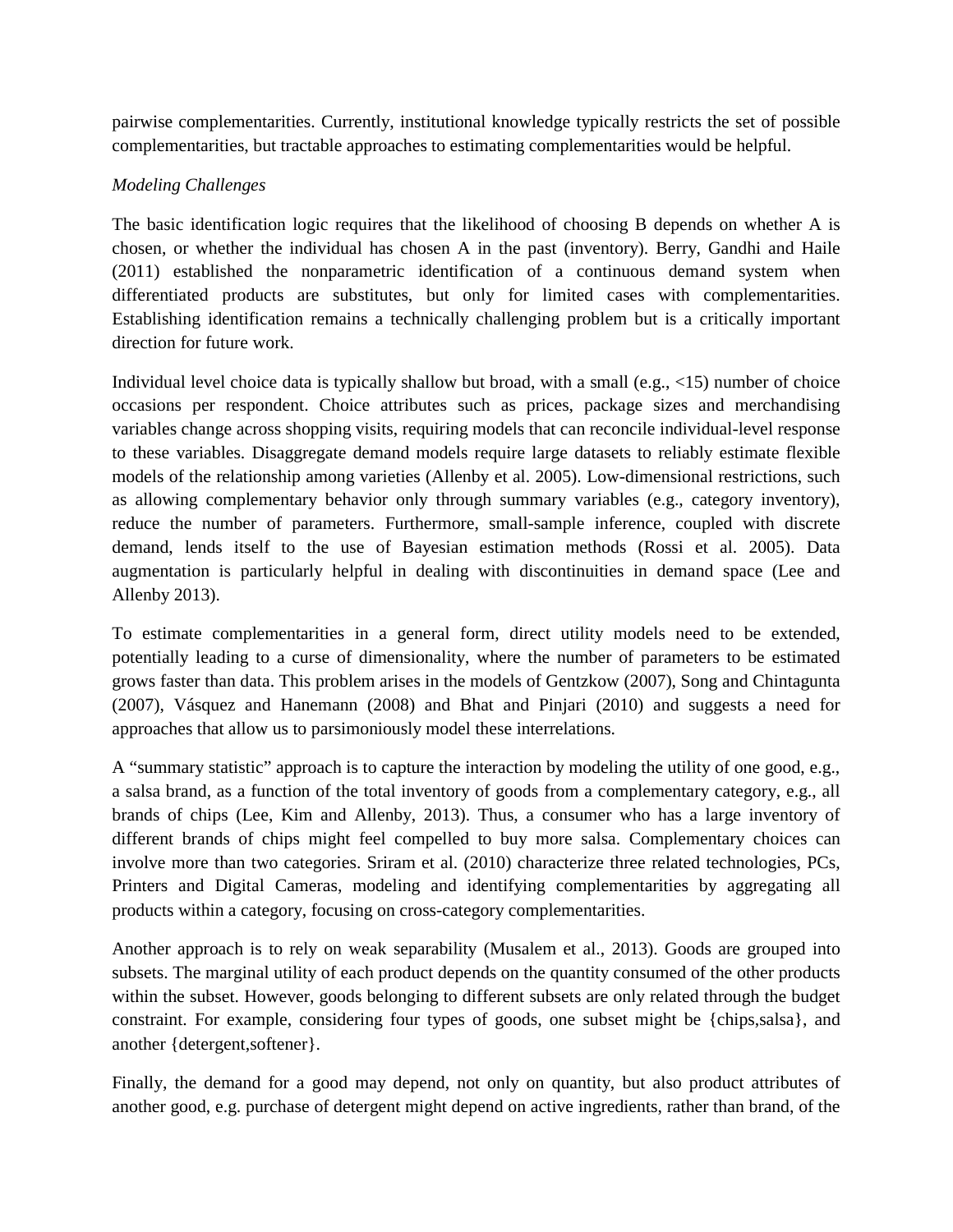softener. Formulating a model that allows attribute complementarities is an important direction for future work.

## **1.2. Single-Agent Dynamic Choices**

Dynamics often reveal additional insights about complementary choices. Key challenges in designing dynamic models include: complementarities between sequential choices, changes from substitutes to complements, and dynamic complementarities between past/future purchases.

### *Choice Sequences*

In technology, complementary products are purchased in sequence, e.g. consumers first buy a smartphone and then apps. The first choice determines the consumer's choice set for the second, with complementarities between these creating "lock-in." Derdenger et al. (2013) develop a dynamic framework of complementarities between compatible products, wherein intertemporal choice dependencies are driven by consumer inventory of products and accessories (e.g. digital cameras and memory cards).

Choice sequences arise in many other contexts, e.g., TV channels offer programs exhibiting complementarities across episodes. A robust pattern in TV viewership is network loyalty, deriving from viewer preferences (together with correlation in networks' offerings), viewer switching costs, cross-promotional effects, and viewer uncertainty about program characteristics. Anand and Shachar (2006, 2011) exploited individual level viewer and advertising exposure data to disentangle these different reasons for loyalty, with implications for programming, scheduling and umbrella brand portfolio decisions.

Healthcare also involves sequential complementary decisions. Lifestyle choices affect consumers' health, complementing choices of health insurance and medical care. An individual's health status, partially observable to the researcher, connects these choices (Khwaja 2010). Moral hazard and selection influence these choices, resulting in inter-temporal trade-offs. Khwaja (2013) estimates a model of repeated sequential decisions regarding health insurance, medical treatment and health related consumption. Health status is a serially persistent variable that can accumulate or depreciate due to individual choices, leading to endogenous longevity. The "Mickey Mantle" effect of longevity on consumption and behaviors is seen, i.e., increasing life expectancy decreases consumption of harmful products.<sup>[2](#page-5-0)</sup>

A related challenge is the time scale of complementarities in choices. Huang et al. (2012) examine individuals balancing long run health goals with complementary short run consumption decisions, which occur at different time scales. Using beverage consumption, activity and psychological needs data, they estimate a model of high frequency consumption choices with intra-day changes in shortrun needs and unobserved heterogeneity across individuals. The analysis provides insights for new product introduction.

<span id="page-5-0"></span><sup>&</sup>lt;sup>2</sup> Mickey Mantle (1931-95, NY Yankees first baseman) famously remarked in his 60s, "If I knew I was going to live this long, I'd have taken better care of myself."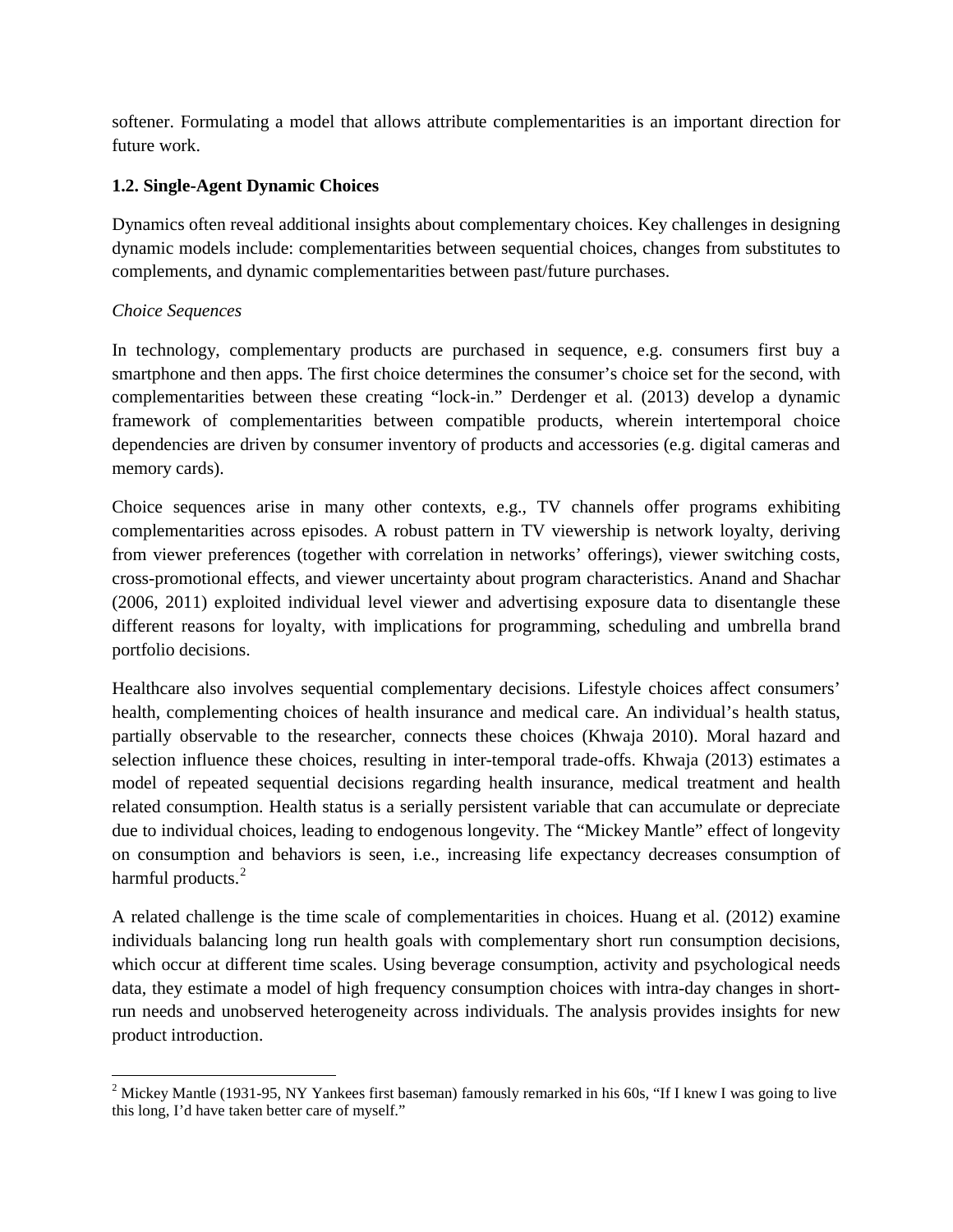#### *Dynamics Can Turn Substitutes into Complements*

Dynamic settings often reveal hidden complementarities. For instance, Lee et al. (2013) examined how a firm should design product quality in the "freemium" setting, studying consumer decisions using data from a file hosting service. A dynamic perspective revealed complementarity between free and paid versions, as consumers first use the free version of the product, and later upgrade to premium. Therefore, the free version increased long-run sales of the premium service, showing that "static substitutes" can become "dynamic complements."

### **1.3. Multi-Agent Choices**

Complementary choices are encountered when there are network effects. In the early literature, the payoff of a choice depended on the fraction of the population choosing the same action (see Shy 2011), e.g. likelihood of adoption depends on the user base. This modeling framework is simple, because the interaction is modeled as a one-dimensional object. More recent literature explicitly models the networks among players: the payoff of an action depends on others' actions within the local network. Early empirical models recognized identification issues (Manski 1993, Bramoulle et al. 2009), including endogeneity of the connections. When the network formation is not modeled, the estimated network effects are biased due to homophily (Badev, 2013; Goldsmith-Pinkham and Imbens, 2013).

The formation of referral networks among physicians, or creation of social relationships in Facebook involve complementary choices: the utility of each agent's choices depends on the number and types of other agents participating. Choosing to form a link requires active choices made by both agents who share the link, and benefit from both direct and indirect connections, implying strategic complementarity. Some key challenges when studying demand complementarities in networks include defining a theoretically founded modeling framework and identification of structural parameters (Jackson 2008).

Structural network formation models suffer from a curse of dimensionality: the number of possible network configurations increases exponentially with the number of players, posing severe challenges to structural estimation. The likelihood in these models involves high-dimensional integration over all possible networks (Mele, 2013) or matchings (Imbens et al., 2010). Estimation interleaves parameter and network simulations to avoid the high-dimensional integration, allowing tractable estimation with myopic agents.<sup>[3](#page-6-0)</sup> Alternative approaches develop consistent estimators based on asymptotic approximations for large networks (Chandrasekhar and Jackson 2013), or focus on partial identification and set estimation (Miyauchi 2012, De Paula et al. 2011). Pairwise stability of the network reduces the curse of dimensionality because it allows estimation using sub-networks (Sheng 2012). Leung (2013) developed a two-step estimator for a game of network formation. Badev (2013), Hsieh and Lee (2013) and Goldsmith-Pinkham and Imbens (forthcoming) provide the first attempts to study the endogenous network formation and decisions of connected individuals.

### **2. Supply Complementarities.**

<span id="page-6-0"></span><sup>&</sup>lt;sup>3</sup> Similar methods for dynamic discrete choice models include Ching et al. (2009) and Norets (2009).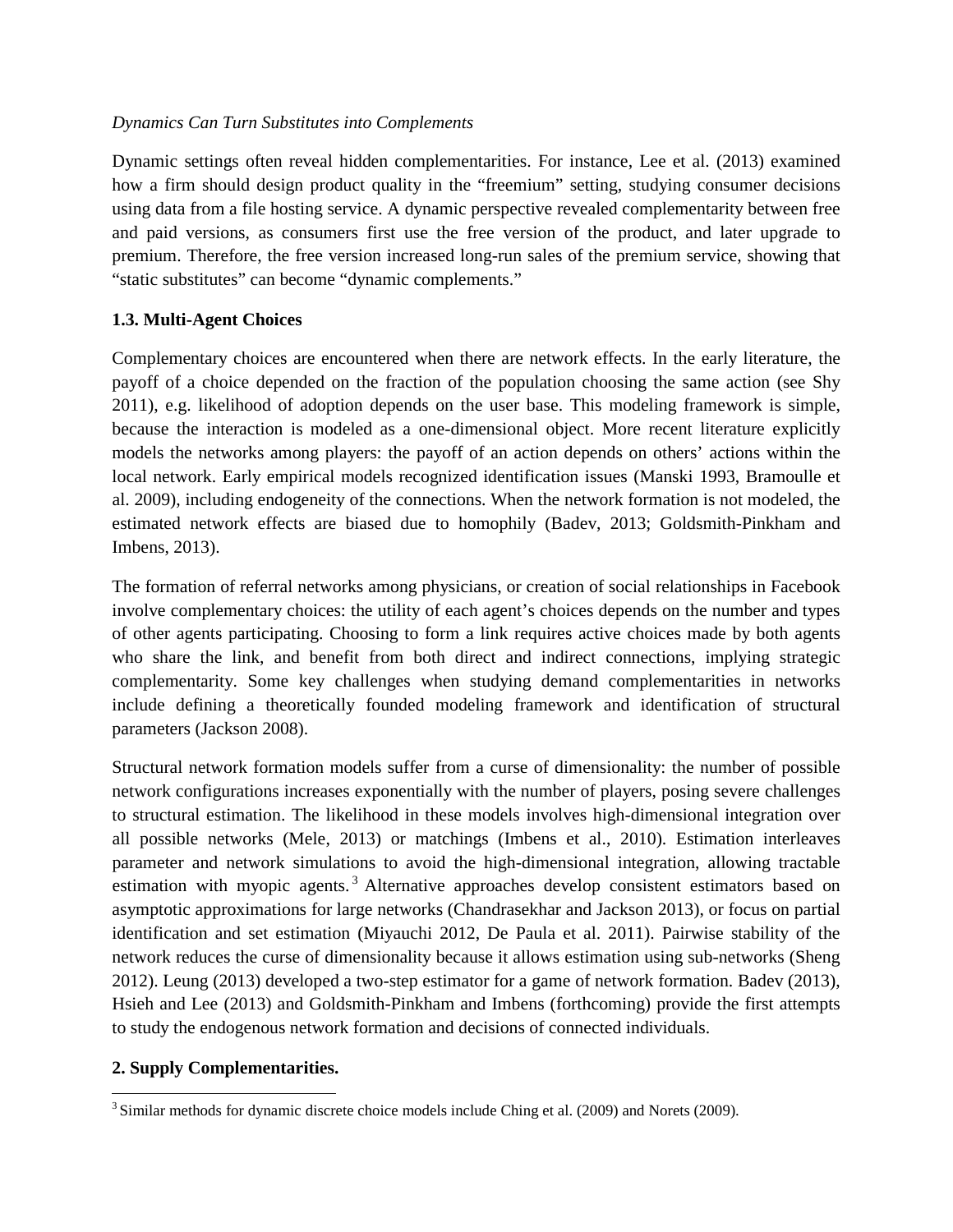#### *Implications of demand complementarities*

In contrast to notions of "core competence" that lead firms to narrower focus, demand-side complementarities encourage an expansive mindset toward firms' portfolios and boundaries, e.g. tire manufacturers were early investors in paved roads (Brandenburger and Nalebuff, 2011). Demandside complementarities have implications for pricing decisions such as "when" and "where" to make money (e.g. razor/blades or iPod/iTunes pricing), firm boundary decisions, product portfolio choices, umbrella brand strategies, and entry decisions (e.g. new versions).

Bundling, theoretically explored in static settings with non-additive valuations by Armstrong (2013), is an important strategy that requires knowledge of complementarities. In a dynamic context, bundling can enable better segmentation and price discrimination. Derdenger and Kumar (2013) found video game bundling ineffective in dynamic settings because it did not allow for intertemporal sorting of consumers. Further, based on intertemporal variation in the tying ratio (average software units per hardware owned), they identified the correlation of utility between two product categories with multiple sequential purchases, e.g., hardware followed by a library of software purchases.

### *Complementarities between firm activities*

Complementarities are related to long-standing theories of "fit" in business strategy, revived by Milgrom and Roberts (1990) and Porter (1996). Consider Walmart's unique set of complementary choices: (i) rural store locations (reducing head-to-head competition with rivals); (ii) fully-owned warehousing/distribution centers; (iii) information technology; (iv) and "every-day-low-pricing." Although one activity may be easy for rivals to mimic, copying the full set of complementary activities is harder, effectively creating "barriers to imitation." Complementarities can therefore explain persistent performance differences between firms ("sustainable competitive advantage").

Empirical work on supply-side complementarities falls into two streams. The first stream *infers*  complementarities from observed adoption patterns of different activities. Cockburn et al. (2000) demonstrated complementarity between research incentives and importance of scientific publications for career advancement. Anand and Khanna (2000) found that firms learned by experience in technology licensing contracts. Novak and Stern (2009) found similar complementarities across decisions to vertically integrate different automobile systems. Gallant et al. (2013a) estimated a dynamic game of generic pharmaceutical manufacturer entry into markets for expiring patented medicines. Complementarities across markets for different products arose due to spillovers of entry on future capabilities (e.g. FDA approvals) and hence to experience in bringing generics to market. Spillovers are modeled as firm specific latent costs depending on past entry decisions. Each entry reduced costs 7% at the next entry opportunity. Groeger (2013) finds dynamic complementarities in sequential procurement auctions, with participation in an earlier auction affecting future participation.

A second stream examines *differences in performance* between firms that adopt individual activities versus sets of activities, e.g. Bresnahan et al (2002) studying complementarities in information technology and human capital investment. Related studies of human resource management include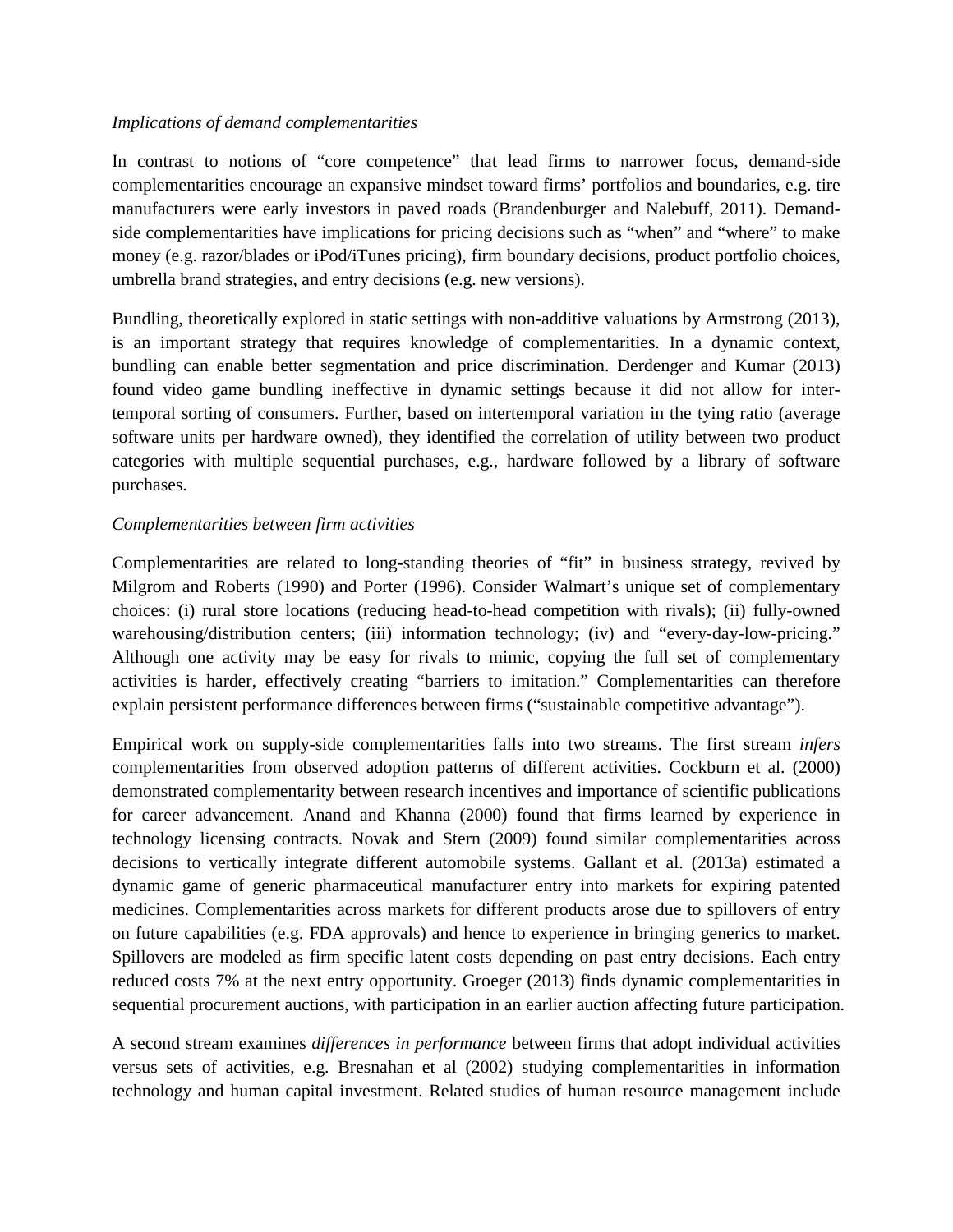Ichniowski et al. (1997), and Ichnowski and Shaw (1999). Porter and Siggelkow (2008) noted that there is relatively little research on the degree to which complementarities depend on other choices of the firm.

### *Complementarity and Market Structure*

Market power embodied in pricing incentives is a first-order consequence of mergers and acquisitions (Farrell and Shapiro 1990). On the demand side, after the Telecommunications Act of 1996, mergers increased the number of distinct programming formats in radio markets (Berry and Waldfogel, 2001), while owners acquiring competing stations tended to differentiate them (Sweeting 2010). Thus choices on firm scope or boundaries complement the product portfolio decision. Costside complementarities also provide a reason, with Jeziorski (2013b) finding savings in operating two stations of the same format, countering the anticompetitive demand effects of mergers. Note that these cost complementarities may arise when producing products that are substitutes on the demand side, potentially leading firms to trade-off differentiation versus complementarity.

Studying the well-known question of whether dominance begets dominance (Chandler v. Schumpeter) Blevins et al. (2013) developed a dynamic oligopolistic model wherein fast food firms chose to expand or contract: size has spillovers on a firms' future outcomes and relative dominance, industry evolution and market structure. In fast food, they found size spillovers on market outcomes, market dominance and structure, with heterogeneity in spillovers. McDonald's had largest spillovers and its ability to retain gains contributed to market dominance.

# *Empirical Challenges*

There are two major approaches for testing complementarities. The first relies upon the idea that the correlation between two complementary choices is positive, conditional on observable, exogenous factors that might impact performance. The second approach results from the idea that different levels of multiple choices (e.g. high investments in both R&D and Marketing) may interact to produce superadditive returns.

Athey and Stern (1998) provided a static framework to structure ideas about possibly complementary choices using firm-level choices about organizational decisions. They highlighted the strong assumptions that are required to draw empirical inferences from data using descriptive models. They distinguished between choices and specific sets of choices, e.g. high R&D and high Marketing investments would denote a "high-high" system. While the distinction is more apparent for discrete choices, the principle applies to continuous choices.

OLS and 2SLS are unbiased only under very restrictive assumptions regarding the nature of the unobservable factors. When there is a choice-specific unobservable that affects productivity, they demonstrate that both OLS and 2SLS provide biased estimates of complementarity effects. The firm is modeled as optimizing over the set of choices, according to a performance measure. It is useful to note that this bias does not even require the presence of system-level unobservables, or even choicespecific unobservables impacting performance. Rather, the unobservables only need to have an effect on adoption of the choice.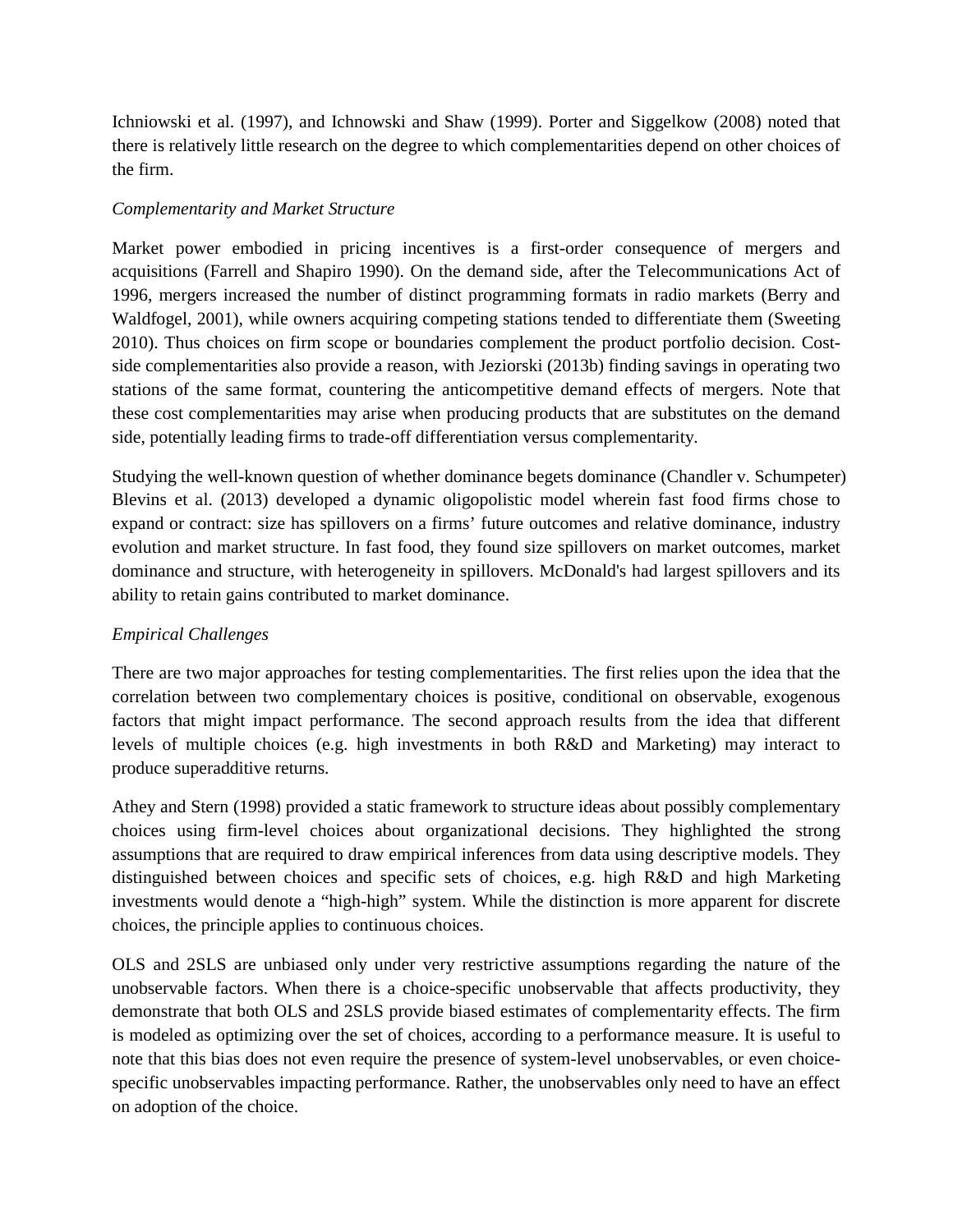Athey and Stern (1998) provided conditions under which the bias in the estimated complementarity can be signed. When productivity is affected by an unobservable choice-specific shock independently distributed for each choice, both OLS and 2SLS underestimate the true magnitude of complementarity, and may even estimate the wrong sign. If choice-specific shocks are positively correlated across choices, they also showed that there is a fundamental identification problem whereby the inference will indicate positive complementarity where no complementarity (or even negative complementarities) might represent the true condition.

Finally, reduced form models exploiting exclusion restrictions can be used with some confidence with two choices. However, when there are 3 or more choices, such tests may yield estimates of complementarities between a pair of choices even when such choices are substitutes, if there is a third choice that complements one from the pair substitutes for the other one.

### **3. Conclusion.**

Complementary choices are prevalent and increasingly important. This paper identified issues that arise in structural estimation of complementary and promising areas for future research. Further progress in these directions will help to explain the determinants of demand complementarities and offer insights about how they affect business strategy and public policy. We might conceptualize the firm as a unique nexus of complementary activities, providing new insights into market structure, competition and regulatory policy.

- Allenby, Greg, Geraldine Fennell, Joel Huber, Thomas Eagle, Tim Gilbride, Dan Horsky, Jaehwan Kim, Peter Lenk, Rich Johnson, Elie Ofek, Brian Orme, Thomas Otter, Joan Walker (2005) "Adjusting Choice Models to Better Predict Market Behavior," *Marketing Letters*, 16, 3, 197-208.
- Anand, Bharat N., Ron Shachar. "Advertising, the matchmaker." *The RAND Journal of Economics* 42.2 (2011): 205-245.
- Anand, Bharat N., Ron Shachar. "(Noisy) communication." *Quantitative Marketing and Economics* 5.3 (2007): 211-237.
- Anand, Bharat N., Tarun Khanna. "Do firms learn to create value? The case of alliances." *Strategic management journal* 21.3 (2000): 295-315.
- Armstrong, M. (2013). A more general theory of commodity bundling. *Journal of Economic Theory*, *148*(2).
- Athey, Susan, Scott Stern (1998), "An Empirical Framework for Testing Theories About Complementarity in Organizational Design." Mimeo.
- Bajari, Patrick, Benkard, Lanier, Levin, Jonathan (2008), "Estimating Dynamic Models of Imperfect Competition," *Econometrica*, 75(5), 1331-1370.
- Berry*,* Steven, James *Levinsohn and* Ariel *Pakes (1995), "*Automobile Prices in Market Equilibrium," *Econometrica*, 63(4): 841-890*.*
- Berry, Steven, Amit Gandhi, Philip Haile (2013), "Connected Substitutes and the Invertibility of Demand," *Econometrica*, 81(5): 2087–2111.
- Berry, S. T., Waldfogel, J. (2001). "Do mergers increase product variety? Evidence from radio broadcasting." *The Quarterly Journal of Economics*, *116*(3), 1009-1025.
- Bhat, C. 2008. The multiple discrete-continuous extreme value (mdcev) model: Role of utility function parameters, identification considerations, and model extensions. *Transportation Research Part B* 42 274–303.
- Badev, Anton (2013), Discrete games in endogenous networks: Theory and policy. Mimeo.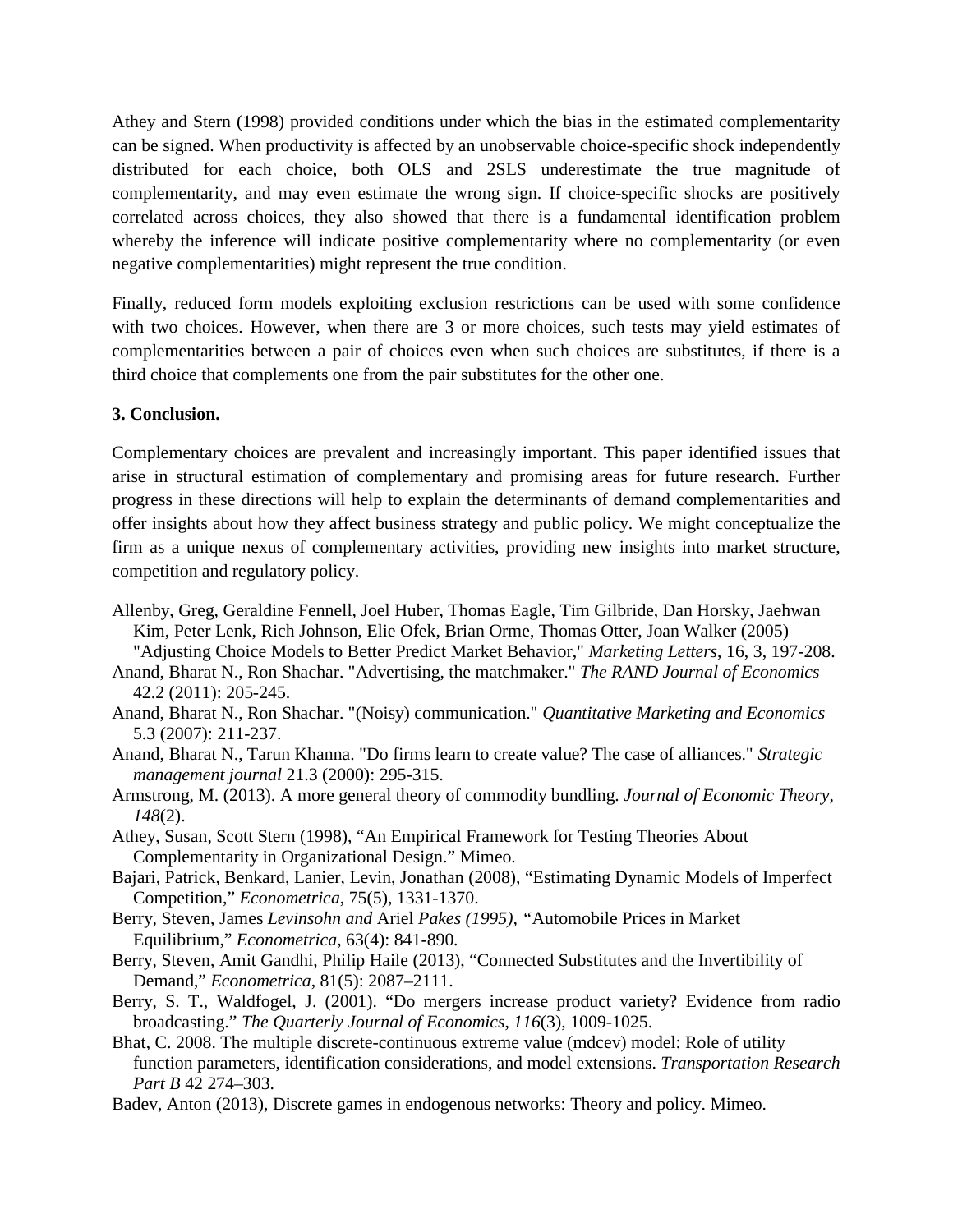- Blevins, J, A. Khwaja, N. Yang (2013), "Market Share Dynamics, Size Spillovers and Industry Structure: Evidence from Hamburger Chain Expansion," Mimeo.
- Brandenburger, Adam M., Barry J. Nalebuff. *Co-opetition*. Random House Digital, 2011.
- Bresnahan, T.F., Eric Brynjolfsson, Lorin Hitt (2002), "Information Technology, Workplace Organization, and the Demand for Skilled Labor: Firm-level Evidence," *Quarterly Journal of Economics*, 117 (1): 339-376.
- Chandrasekhar, Arun, Matthew Jackson (2012), "Tractable and consistent exponential random graph models." Mimeo.
- Chatain, Olivier. "How Do Strategic Factor Markets Respond to Rivalry in the Product Market?" *Strategic Management Journal* (2013).
- Chan, Tat (2006), "Estimating a Continuous Hedonic Choice Model with an Application to Demand for Soft Drinks," *RAND Journal of Economics*, 37 (2).
- Ching, Andrew, Susumu Imai, Neelam Jain (2009), Bayesian Estimation of Dynamic Discrete Choice Models, *Econometrica*, vol. 77(6), pp.1865-1899.
- Christakis, Nicholas, James Fowler, Guido W. Imbens, Karthik Kalyanaraman (2010), "An empirical model for strategic network formation." Mimeo.
- Cockburn, Iain, Rebecca Henderson, Scott Stern (2000), "Untangling the Origins of Competitive Advantage," *Strategic Management Journal*, 21(10-11): 1123-1145.
- Crawford, Gregory S., Ali Yurukoglu (2012), "The Welfare Effects of Bundling in Multichannel Television Markets," *American Economic Review*, 102(2): 643-685.
- DePaula, Aureo, Seth Richards-Shubik, Elie Tamer (2011), Inference approaches with network data, mimeo.
- Derdenger, Timothy, Vineet Kumar (2013), "The Dynamic Effects of Bundling as a Product Strategy," Marketing Science, 32(6): 827-859.
- Derdenger, T., X. Liu, B. Sun. (2013) An Empirical Analysis of Consumer Purchase Behavior of Base Products and Add-ons Given Compatibility Constraint. Mimeo, Carnegie Mellon University.
- Farrell, J., & Shapiro, C. (1990). Horizontal mergers: an equilibrium analysis. *The American Economic Review*, 107-126.
- Figurelli, L. (2012). *Store choice in spatially differentiated markets* Working Paper.
- Fong, Kyna, Robin Lee (2012), "Markov-Perfect Network Formation: An Applied Framework for Bilateral Oligopoly and Bargaining in Buyer-Seller Networks." Mimeo.
- Gallant, R., H. Hong, A. Khwaja (2013a), "The Dynamic Spillovers of Entry: An Application to the Generic Drug Industry." Mimeo.
- Gallant, R., H. Hong,, A. Khwaja (2013b), "Bayesian Estimation of a Dynamic Game with Endogenous, Partially Observed, Serially Correlated State." Mimeo.
- Gentzkow, M. 2007. Valuing new goods in a model with complementarities: Online newspapers. *American Economic Review* 97(3) 713–744.
- Goldsmith-Pinkham, Paul, Guido W. Imbens (forthcoming), "Social networks and the identification of peer effects," Journal of Business and Economic Statistics.
- Groeger, J. (2012). A Study of Participation in Dynamic Auctions. Carnegie Mellon University Working Paper.
- Hanemann, W. Michael (1984). Discrete/Continuous Models of Demand. Econometrica, 52, 3, 541- 561.
- Hsieh, Chih-Sheng, Lung-Fei Lee (2013), A structural modeling approach for network formation and social interactions with applications to students' friendship choices and selectivity on activities. Mimeo.
- Huang, G., A. Khwaja, K. Sudhir (2012), "Short Run Needs and Long Term Goals: A Dynamic Model of Thirst Management." Mimeo.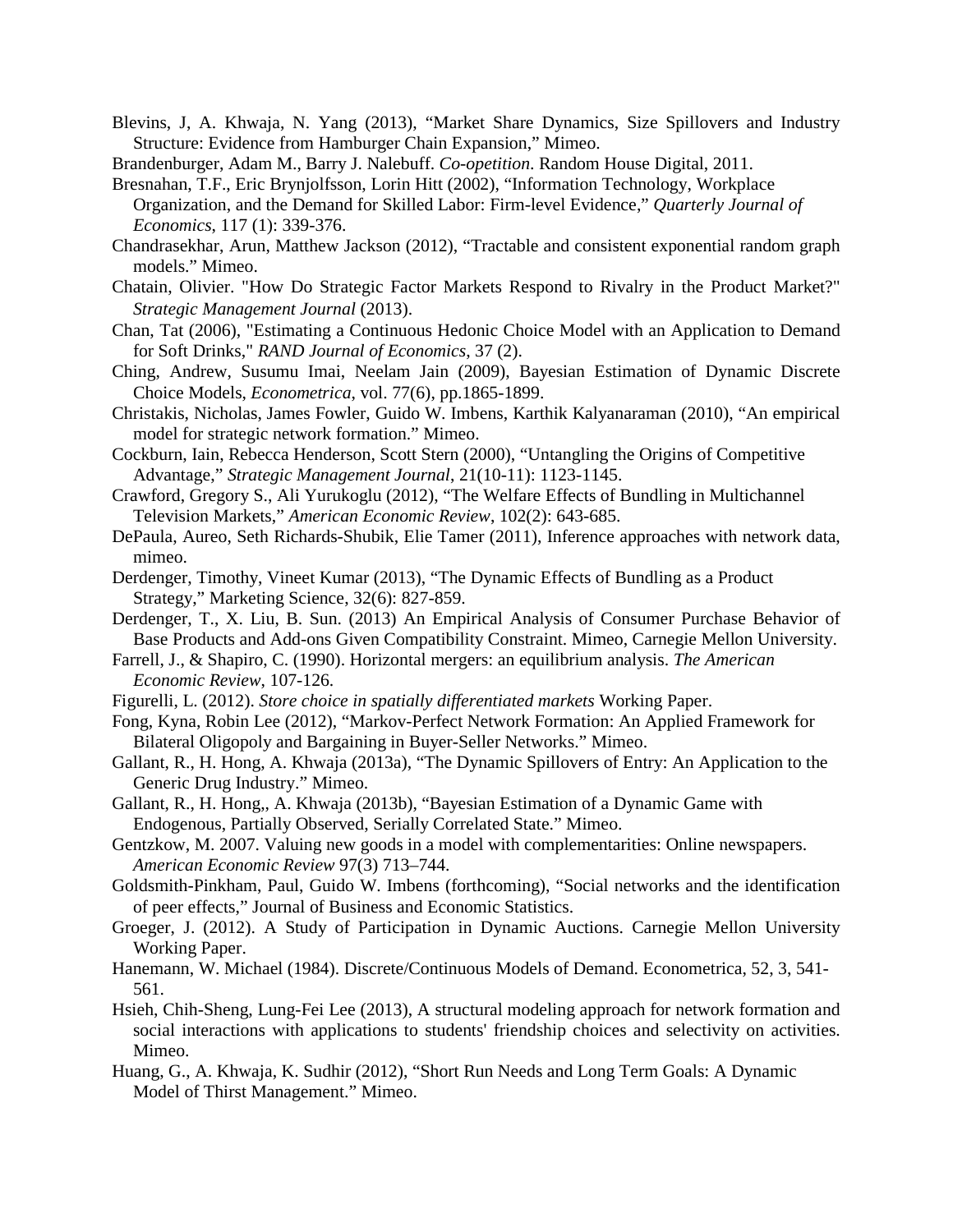Ichniowski, Casey, Kathryn Shaw, Giovanna Prennushi (1997), "The Effects of Human Resource Management Practices on Productivity: A Study of Steel Finishing Lines," *The American Economic Review*, 87(3): 291-313.

Ichniowski, Casey, Kathryn Shaw (1999), "The Effects of Human Resource Systems on Productivity: An International Comparison of U.S. and Japanese Plants," *Management Science*, 45(5): 704-722.

Imbens, G., B. Graham, G. Ridder (2010), "Complementarity and Aggregate Implications of Assortative Matching: A Nonparametric Analysis." Mimeo.

Jackson, Matthew O. (2008), Social and Economics Networks, Princeton.

- Jeziorski (2013a). Effects of mergers in two-sided markets: Examination of the U.S. radio industry, Mimeo.
- Jeziorski (2013b). Estimation of cost synergies from mergers: Application to U.S. Radio, *mimeo*
- Jeziorski (2013c). Empirical Model of Dynamic Merger Enforcement Choosing Ownership Caps in U.S. Radio, Mimeo.
- Kauffman, Stuart A. (1993). The Origins of Order: Self-Organization and Selection in Evolution. Oxford University Press.
- Khwaja, A. (2013), "Health Related Consumption, Health Insurance and Moral Hazard in a Dynamic Stochastic Model of Demand for Health and Endogenous Longevity," Mimeo.
- Khwaja, A. (2010), "Estimating Willingness to Pay for Medicare Using a Dynamic Life-Cycle Model of Demand for Health Insurance," *Journal of Econometrics*, 156, 130-147.
- Kim, Jaehwan, Greg M. Allenby, Peter E. Rossi. 2002. Modeling consumer demand for variety. *Marketing Science* 21(3) 229–250.
- Lee, S., J. Kim, G. M. Allenby. 2013. A Direct Utility Model for Asymmetric Complements. *Marketing Science*.

Lee, Sanghak, G.M.Allenby. 2013. Modeling Indivisible Demand, mimeo, Ohio State University.

- Lee, C., V. Kumar, S. Gupta (2013) Designing Freemium: a Model of Consumer Usage, Upgrade, and Referral Dynamics, Mimeo.
- Leung, Michael (2013), Two-step estimation of network formation models with incomplete information, mimeo.
- Liu, Hongju, Pradeep K. Chintagunta, Ting Zhu. "Complementarities and the demand for home broadband internet services." *Marketing Science* 29.4 (2010): 701-720.
- Manchanda, Puneet, Asim Ansari, Sunil Gupta (1999), "The 'Shopping Basket': A Model for Multi-Category Purchase Incidence Decisions," *Marketing Science*, 18, 95-114.
- Mele, Angelo (2012), "A Structural Model of Segregation in Social Networks," Mimeo.
- Milgrom, Paul, John Roberts (1990), "Rationalizability, Learning, and Equilibrium in Games with Strategic Complementarities," *Econometrica*, 58 (6): 1255-1277.
- Milgrom, Paul, Roberts, John, (1990). "The Economics of Modern Manufacturing: Technology, Strategy, and Organization," American Economic Review, 80(3), 511-528
- Miyauchi, Yuhei (2012), Structural estimation of a pairwise stable network formation with nonnegative externality, Mimeo
- Musalem, Andres, Wilbur, Kenneth C., Del Sol, Patricio (2013), "A Parsimonious Structural Model of Individual Demand for Multiple Related Goods," Mimeo.
- Norets, Andriy (2009), "Inference in dynamic discrete choice models with serially correlated unobserved state variables," Econometrica 77(5), 1665-1682.
- Novak, Sharon, Scott Stern (2009), "Complementarity Among Vertical Integration Decisions: Evidence from Automobile Product Development," *Management Science*, 55(2): 311-332.
- Pakes, A. (2010). Alternative models for moment inequalities. *Econometrica*, *78*(6), 1783-1822.
- <span id="page-11-0"></span>Park, M., Town, R. (2012) "New Evidence on the Relationship between Managed Care and Hospital Consolidation." Mimeo.